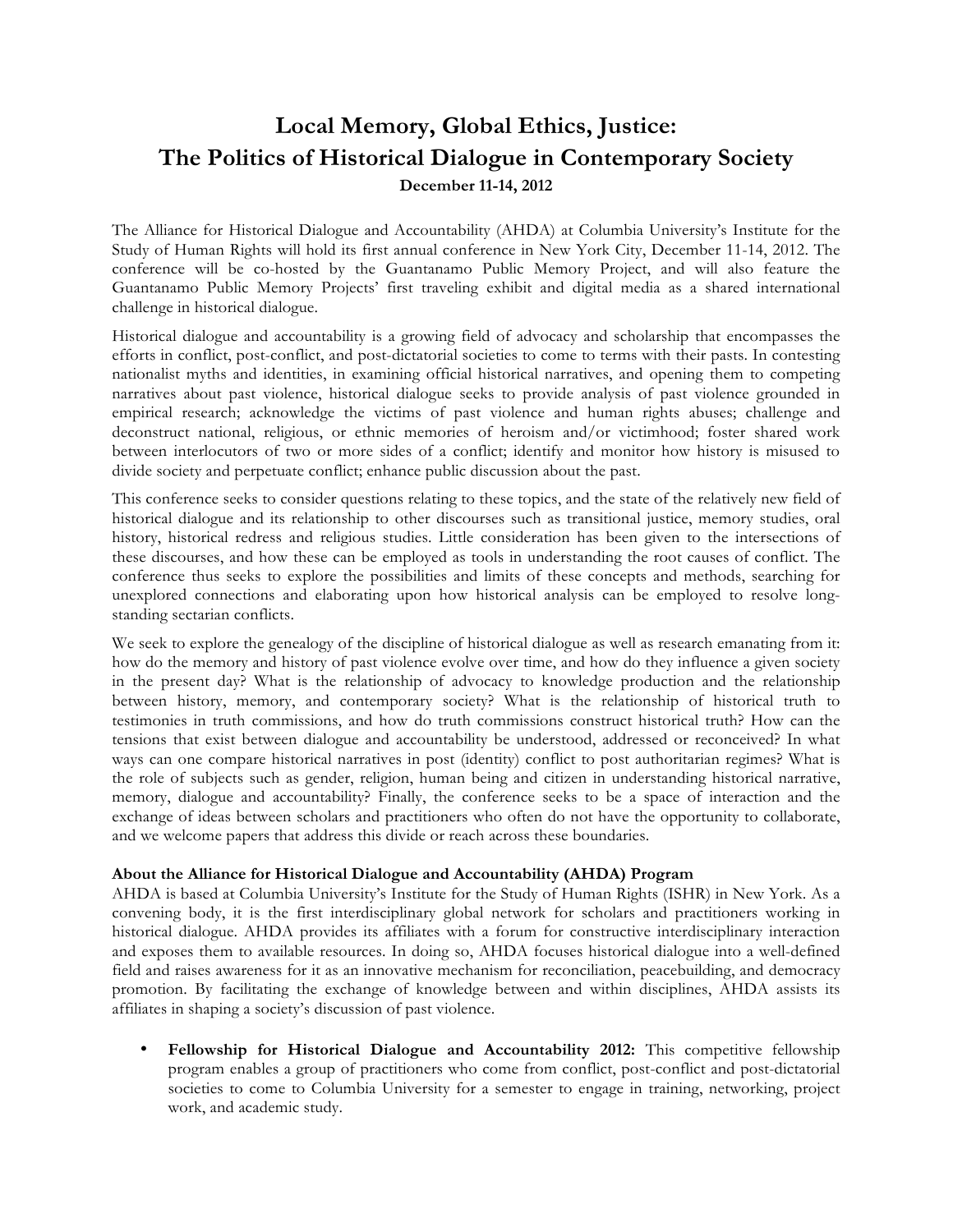- **Network/Database/Archive:** AHDA is creating a network of affiliates, assessing their practical and substantive needs, and building a database of resources for their use.
- **Mapping:** AHDA will collect case studies and research in order to map instances of historical dialogue globally. With the support of our affiliates, AHDA will hold conferences and publish papers that will analyze and present the degree of historical dialogue reached in different societies.

**About the Guantánamo Public Memory Project:** In 2009, the International Coalition of Sites of Conscience launched the Guantánamo Public Memory Project (GPMP) to make its history visible by collating different archival, visual and oral histories of GTMO, and to foster public dialogue from multiple perspectives on what the past suggests for the future of this place, its people, and its policies.

Reflecting on the mosaic of memory projects created thus far, speakers at the conference will debate the politics, potential, and pitfalls of creating a public memory of Guantánamo. What do we need to remember? Who needs to remember – what are the varying implications for Americans and others around the world? What does it mean to confront Guantánamo as an enduring and integral part of American policy and politics? How can we acknowledge GTMO's liminal legal status, while firmly locating it in the geography and politics of Cuba and the Caribbean? What larger issues – from immigration to national security to the limits of democracy – has GTMO shaped? What is the relationship between public memory and public policy – how can remembering foster international public engagement and action on shaping the future of this place and its impact on the world?